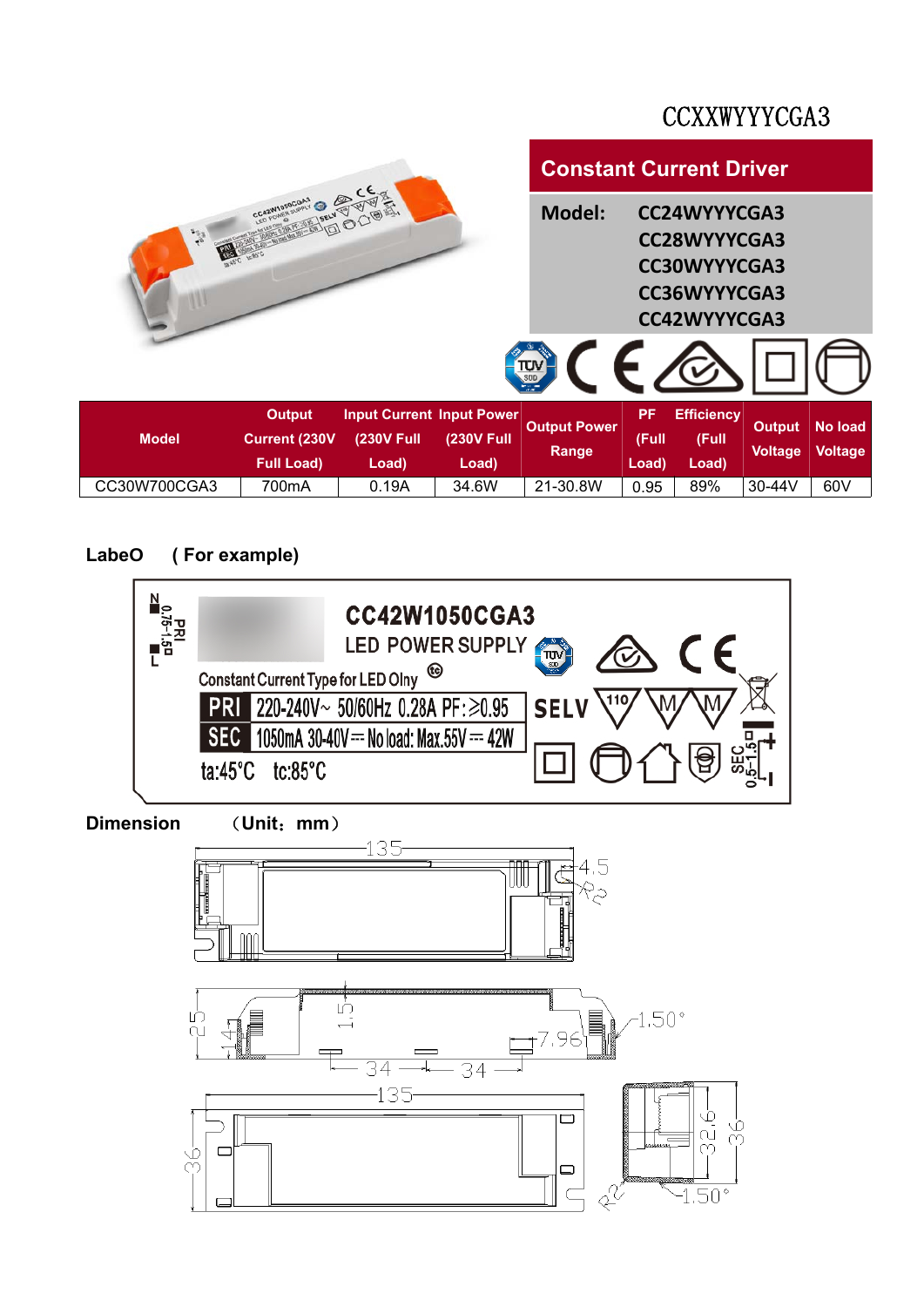# CCXXWYYYCGA3

#### **Parameters**

| category         | Item                              | <b>Technical Norm</b>                    |  |
|------------------|-----------------------------------|------------------------------------------|--|
| Features         | Output Type                       | <b>Constant Current</b>                  |  |
|                  | IP Grade                          | <b>IP20</b>                              |  |
|                  | <b>Insulation Class</b>           | Class II                                 |  |
| Input            | <b>Rated Input Voltage</b>        | 220-240VAC                               |  |
|                  | Range of Input Voltage            | 198-264VAC                               |  |
|                  | Frequency                         | 50/60Hz                                  |  |
|                  | Input Current                     | $\leq$ 0.28A (198VAC, full load)         |  |
|                  | Input Power                       | ≤50 W<br>(230VAC, full load)             |  |
|                  | Power Factor                      | (230VAC, full load)<br>≥0.92             |  |
|                  | <b>THD</b>                        | (230VAC, full load)<br>≤15%              |  |
|                  | No-load Power Consumption         | ≤0.5W @230VAC                            |  |
|                  | <b>Inrush Current</b>             | ≤60A/300us (230VAC, Full-load)           |  |
|                  | Connected quantity of 16A Breaker | 9pcs/type B; 14pcs/type C @ 230Vac       |  |
| Output           | <b>Current Accuracy</b>           | ±5%                                      |  |
|                  | Max. Output Power                 | 42W                                      |  |
|                  | Efficiency                        | (198VAC, full load)<br>≥90%              |  |
|                  | <b>Started Delay Time</b>         | $\leq$ 0.5S (230VAC, full load)          |  |
|                  | <b>Current Ripple</b>             | $\pm 7\%$ (lp-p)                         |  |
| Protection       | <b>Short Circuit Protection</b>   | Auto Recovery                            |  |
|                  | <b>Overload Protection</b>        | Auto Recovery                            |  |
|                  | <b>No-load Protection</b>         | Auto Recovery                            |  |
|                  | Insulation voltage                | I/P to O/P, 3KVac/1min                   |  |
|                  | Insulation resistance             | >100M ohm @ 500VDC                       |  |
|                  | Leakage current                   | I/P to O/P < 250 $\mu$ A                 |  |
| Environment      | Ta/Operation Temperature          | $-20+45^{\circ}$ C                       |  |
|                  | Ts/Storage Temperature            | $-20+85^{\circ}$ C                       |  |
|                  | Tc/Enclosure Temperature          | 85 °C                                    |  |
|                  | Humidity                          | 10%90%RH                                 |  |
|                  | Atmosphere                        | 86-108KPa                                |  |
| Construction     | <b>Connection Method</b>          | Push-in Terminal                         |  |
|                  | Installation                      | Independent                              |  |
|                  | PRI Wire preparation              | $0.75 - 1.5^{\square}$                   |  |
|                  | SEC Wire preparation              | $0.5 - 1.5$ <sup><math>\Box</math></sup> |  |
|                  | Dimension                         | 135X36X25mm (L*W*H)                      |  |
| <b>Standards</b> | Certification                     | TUV、SAA、CE                               |  |
|                  | Safety Standards                  | EN61347-1:2015, EN61347-2-13:2014/A      |  |
|                  |                                   | 1:2017, EN62493:2015, AS/NZS             |  |
|                  |                                   | IEC61347.2.13:2013,                      |  |